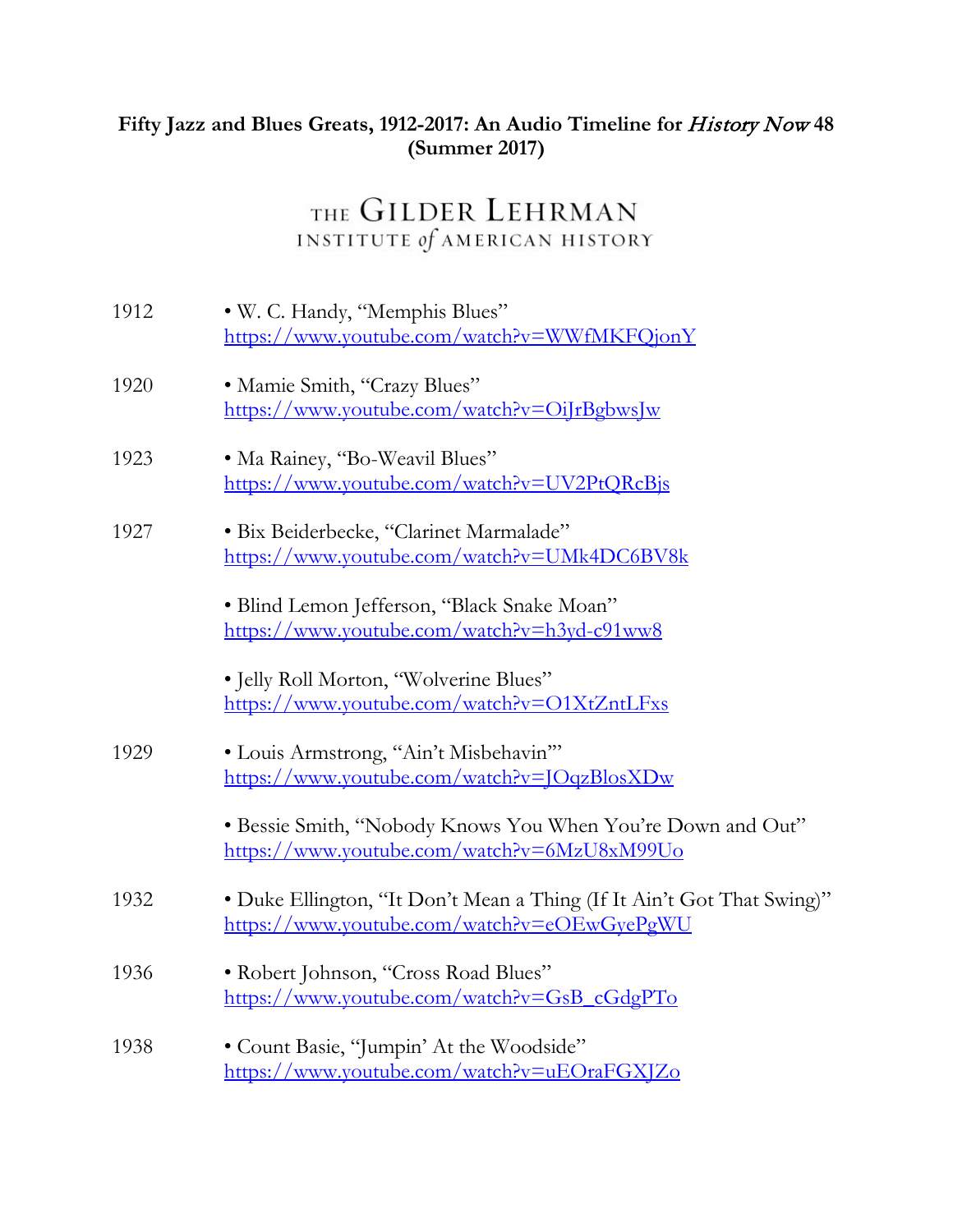| 1939 | · Sidney Bechet, "Summertime"                                                                    |
|------|--------------------------------------------------------------------------------------------------|
|      | https://www.youtube.com/watch?v=M1JySi4ugyc                                                      |
|      | • Coleman Hawkins, "Body and Soul"<br>https://www.youtube.com/watch?v=Sul_9BcgOOI                |
|      | · Billie Holiday, "Strange Fruit"<br>https://www.youtube.com/watch?v=wHGAMjwr j8                 |
| 1941 | • Big Bill Broonzy, "Key to the Highway"<br>https://www.youtube.com/watch?v=KN_f0WVsHuw          |
| 1942 | • Lionel Hampton, "Flying Home"<br>https://www.youtube.com/watch?v=cMrvtkfUKaM                   |
| 1944 | • Lead Belly, "Where Did You Sleep Last Night"<br>https://www.youtube.com/watch?v=a6yCEsDsGx4    |
| 1945 | · Ella Fitzgerald, "Flying Home"<br>https://www.youtube.com/watch?v=TdxVZxXXIYg                  |
|      | · Dizzy Gillespie, "A Night in Tunisia"<br>https://www.youtube.com/watch?v=pswQRFDRYMI           |
| 1946 | • Eddie Condon, "Farewell Blues"<br>https://www.youtube.com/watch?v=zeIjEOan4N8                  |
|      | · Charlie Parker, "Confirmation"<br>https://www.youtube.com/watch?v=yXK0pZx92MU                  |
|      | • Sarah Vaughan, "If You Could See Me Now"<br>https://www.youtube.com/watch?v=sCghJSQ73lU        |
| 1947 | • Thelonious Monk, "Round Midnight"<br>https://www.youtube.com/watch?v=zre0u5XyNfY               |
|      | • Sonny Terry, "Whoopin' the Blues"<br>https://www.youtube.com/watch?v=jxXOepNmpac               |
| 1952 | • Lester Young, "There Will Never Be Another You"<br>https://www.youtube.com/watch?v=n2wr9FR-m70 |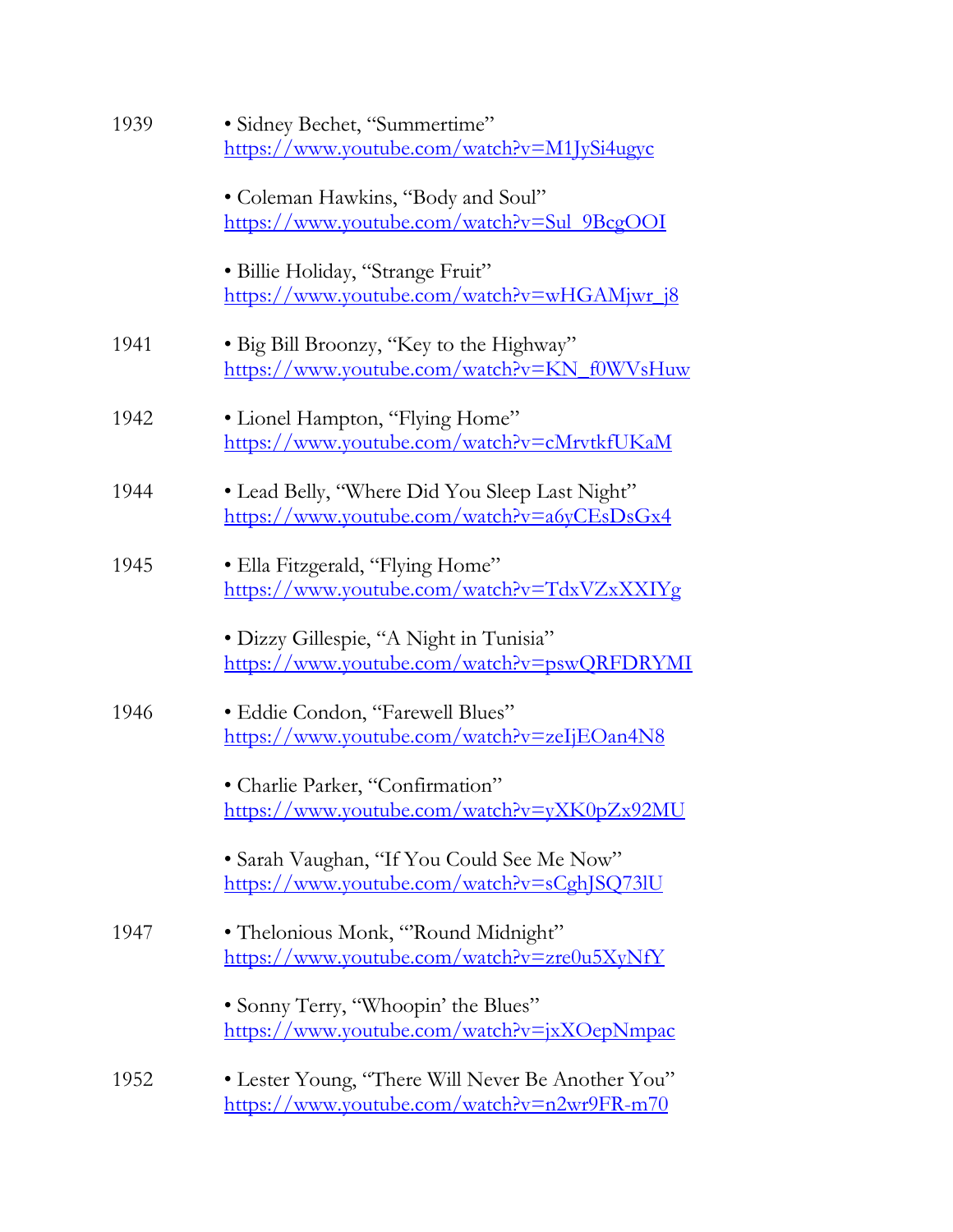| 1953 | · Muddy Waters, "Baby Please Don't Go"<br>https://www.youtube.com/watch?v= EOwNItKOyo  |
|------|----------------------------------------------------------------------------------------|
| 1956 | . Bo Diddley, "Who Do You Love?"<br>https://www.youtube.com/watch?v=1iimWe37jE0        |
|      | · Sonny Rollins, "St. Thomas"<br>https://www.youtube.com/watch?v=Rymmf4Z1aIQ           |
|      | • Howlin' Wolf, "Smokestack Lightning"<br>https://www.youtube.com/watch?v=RZS5OoKFdME  |
| 1958 | • Cannonball Adderley, "Autumn Leaves"<br>https://www.youtube.com/watch?v=u37RF5xKNq8  |
| 1959 | · Miles Davis, "So What"<br>https://www.youtube.com/watch?v=ylXk1LBvIqU                |
|      | • Charles Mingus, "Moanin"<br>https://www.youtube.com/watch?v=A3smUEzIqiI              |
| 1960 | • Ornette Coleman, "Ramblin"<br>https://www.youtube.com/watch?v=kqwdRBWvPs0            |
|      | • Max Roach, "Freedom Day"<br>https://www.youtube.com/watch?v=JcUJYCpzKls              |
|      | · Dinah Washington, "This Bitter Earth"<br>https://www.youtube.com/watch?v=BmEhO1OiEkY |
| 1961 | • Buddy Guy, "Stone Crazy"<br>https://www.youtube.com/watch?v=m_0WNprb8D8              |
| 1964 | • Art Blakey, "Free for All"<br>https://www.youtube.com/watch?v=9QjL3LTosz4            |
| 1965 | • Albert Ayler, "Spirits Rejoice"<br>https://www.youtube.com/watch?v=g-0b5Rodwsg       |